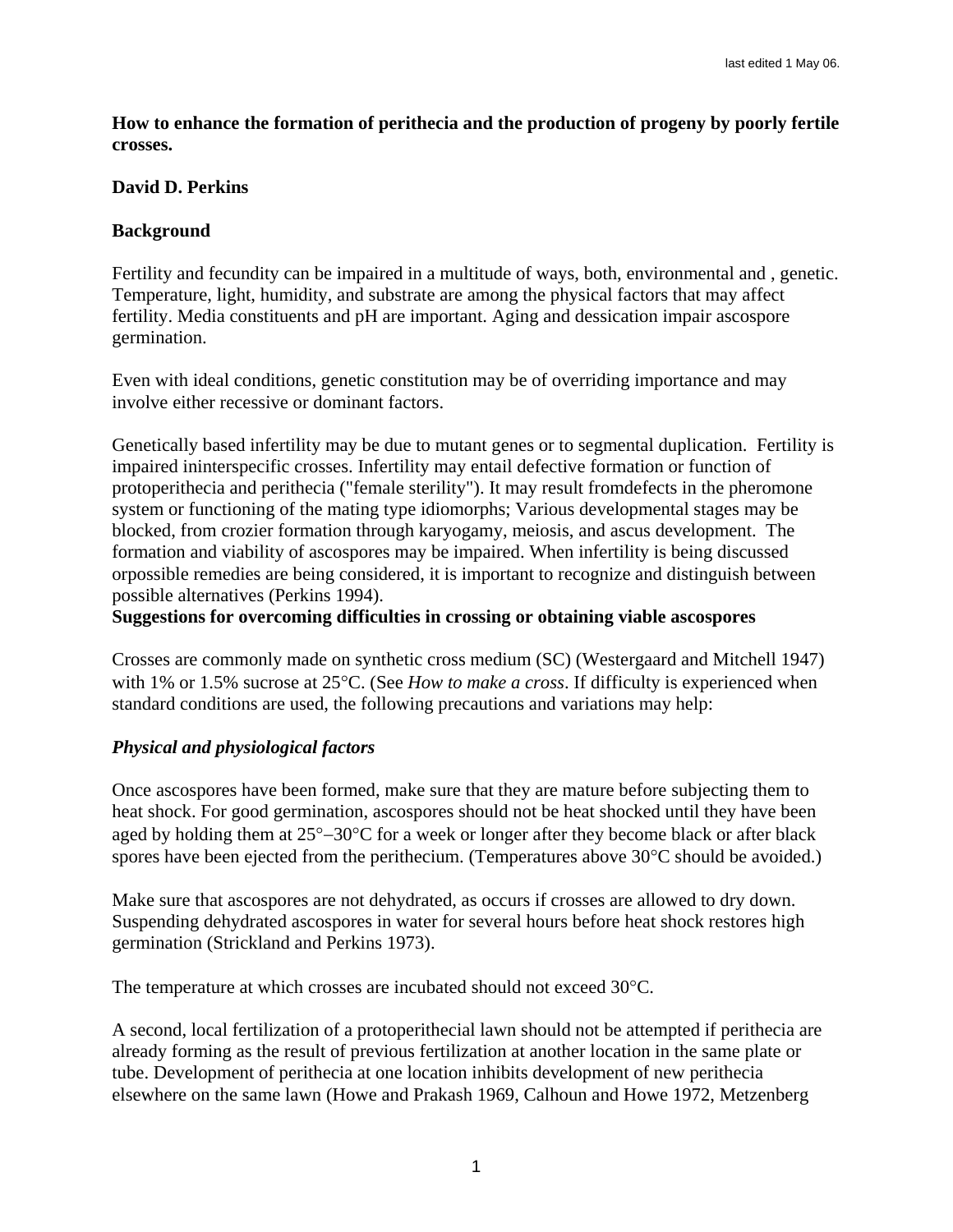1993, Peleg *et al.* 1996). (This is manifested when the formation of perithecia high in a slant inhibits development of those lower in the slant.)

Although the pH of standard SC is  $\sim$  6.5, Metzenberg found ascospore production with homothallic species to be better at pH 4.5 than on medium of higher pH (Glass *et al.* 1990).

Several homothallic species fail to produce perithecia in the dark or in constant light, although crosses develop normally under an alternating light-dark regime (Raju 1981). (The action spectrum has not been determined.) So far as is known, light has little or no effect on crossing in *N. crassa* and other conidiating species. However, critical testing for light effects may not have been done, especially with strains showing poor fertility. Using a 12L:12D cycle for difficult crosses of *N. crassa* shouldn't hurt and might help to promote fertility.

Once ascospores have been formed, they should be allowed to mature before being subjected to heat shock. For good germination, ascospores should not be heat shocked until they have been aged by holding them at 25°−30°C for a week or longer after they become black or after black spores have been ejected from the perithecium. (Temperatures above 30°C should be avoided.)

## *Medium and substrate*

Production of protoperithecia and perithecia is inhibited by reduced nitrogen in the crossing medium. If there is a choice, wild type should be used as the protoperithecial parent. If both parents are mutant, use the strain with the simplest requirement or least altered morphooogy as female. When possible, use amino acid, purine, or pyrimidine auxotrophs as fertilizing parents rather than as protoperithecial parents. If amino acid supplementation of the crossing medium cannot be avoided, keep the concentration of amino acids, purines, and pyrimidines below 0.3 mg/ml. Better yet, avoid the need for supplementation by combining a mutant parent with *helper-1* (or another complementing inactive-mating-type helper strain) to form a wild-type heterokaryon for use as protoperithecial parent on minimal SC. (See *How to use helper strains for maintaining and crossing handicapped recessive mutants*.)

Reducing sucrose concentration in SC to 0.5% or less reduces conidiation and may result in larger (though perhaps fewer) perithecia. With some strains, substituting filter paper for sugar may have a marked effect in overcoming infertility (Fairfield and Turner 1993). Filter paper rather than sucrose is used routinely by some labs (e.g., Kinsey *et al.* 1980, Catcheside and Austin 1971).

Cornmeal agar rather than SC may be worth trying.

Pandit *et al.* (2000) have found that yellow-ecotype strains of *N. intermedia* cross best when pieces of corncob provide the physical substrate.

Productivity of difficult crosses may be enhanced by using a filter-paper cone with its base set in liquid crossing medium (Murray 1969).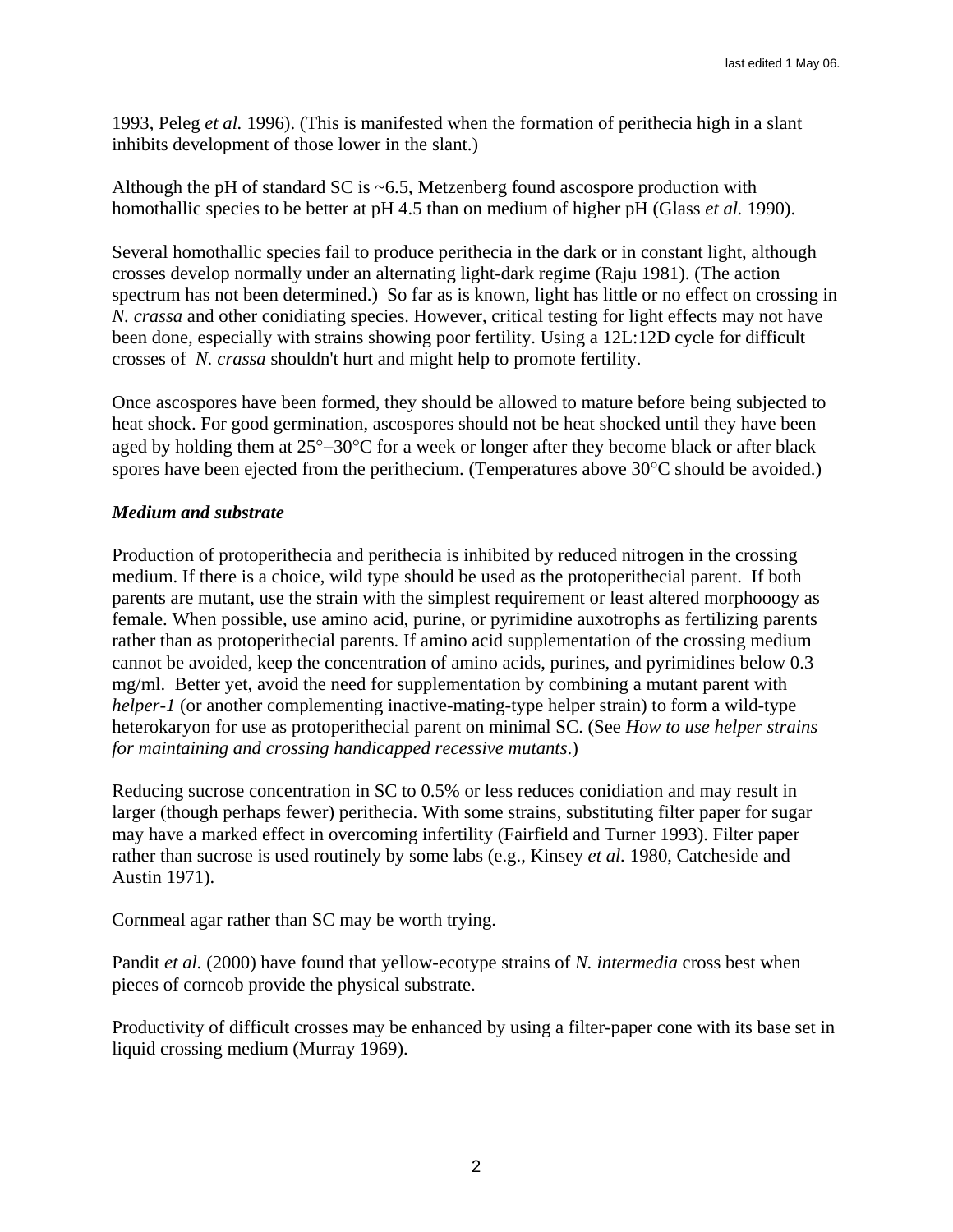Nonabsorbant cotton partially submerged in liquid crossing medium can result in luxuriant fruiting of some crosses that produce few or no perithecia on conventional agar slants (Prakash 1963).

In *N. tetrasperma* (but not in *N. crassa*, Viswanath-Reddy *et al.* 1977), substituting a polyol for sucrose can induce the formation of protoperithecia and perithecia at temperatures as high as 37°C (Viswanath-Reddy and Turian 1975). Ribitol is especially effective.

## *Genetic and cytogenetic factors*

If difficulty is experienced in using a recessive mutant strain as protoperithecial parent, the mutant can be combined with *helper-1* or another inactive-mating-type helper strain to form a phenotypically wild-type heterokaryon. (See *How to use helper strains for maintaining and crossing handicapped recessive mutants*.) This requires that the mutant be heterokaryoncompatible with Oak Ridge strains. For possible partners to form heterokaryons with strains that are not OR-compatible, see strains listed in FGSC Catalog Part VI. D. 1, "Normal sequence testers for *het-c, het-d, het-e*".

Overt or cryptic genetic differences may affect female fertility. If production of perithecia is poor when one parent is used as protoperithecial parent, try the reciprocal cross using the other parent as female, or inoculate both parents together.

The nonconidiating mutant *fluffy* (*fl*) is exceptionally fertile, and crosses using it as protoperithecial parent may be more productive than when wild type is used. See Perkins *et al*. (1989)

When crossing a mutant  $\times$  wild type, use wild type as the protoperithecial parent. If both parents are auxotrophs, use the strain with the simplest requirement as female. When possible, use amino acid auxotrophs as fertilizing rather than as protoperithecial parents. If amino acid supplementation of the crossing medium cannot be avoided, keep the concentration of amino acids, purines, and pyrimidines below 0.3 mg/ml. Better yet, avoid the need for supplementation by combining one mutant parent with *helper-1* to form a wild-type heterokaryon.

If mating ability or fertility is impaired in crosses using a newly induced mutation, consider the possibility that the mating defect may be due to cryptic genetic changes (gene mutations, rearrangements) other than the mutation of interest. Cleaning up the mutation by backcrossing to a standard wild type or *fluffy* tester may provide fertile mutant progeny that are freed of the deleterious factors. (To minimize the number of deleterious additional mutations in mutant hunts, keep the mutagen dose low. A survival level of at least 70% is advantageous (see, for example, Bos, 1987).

Segmental duplications are typically barren in crosses, making perithecia but producing few asci or ascospores. The barren condition is dominant. It is probably due in large part to meiotic silencing of unpaired DNA (MSUD). Fertility can often be increased (though it is not restored completely) by crossing the duplication strain with a suppressor of MSUD called *Sad-1* ('*Suppressor of ascus diminance*') (Shiu *et al.* 2001).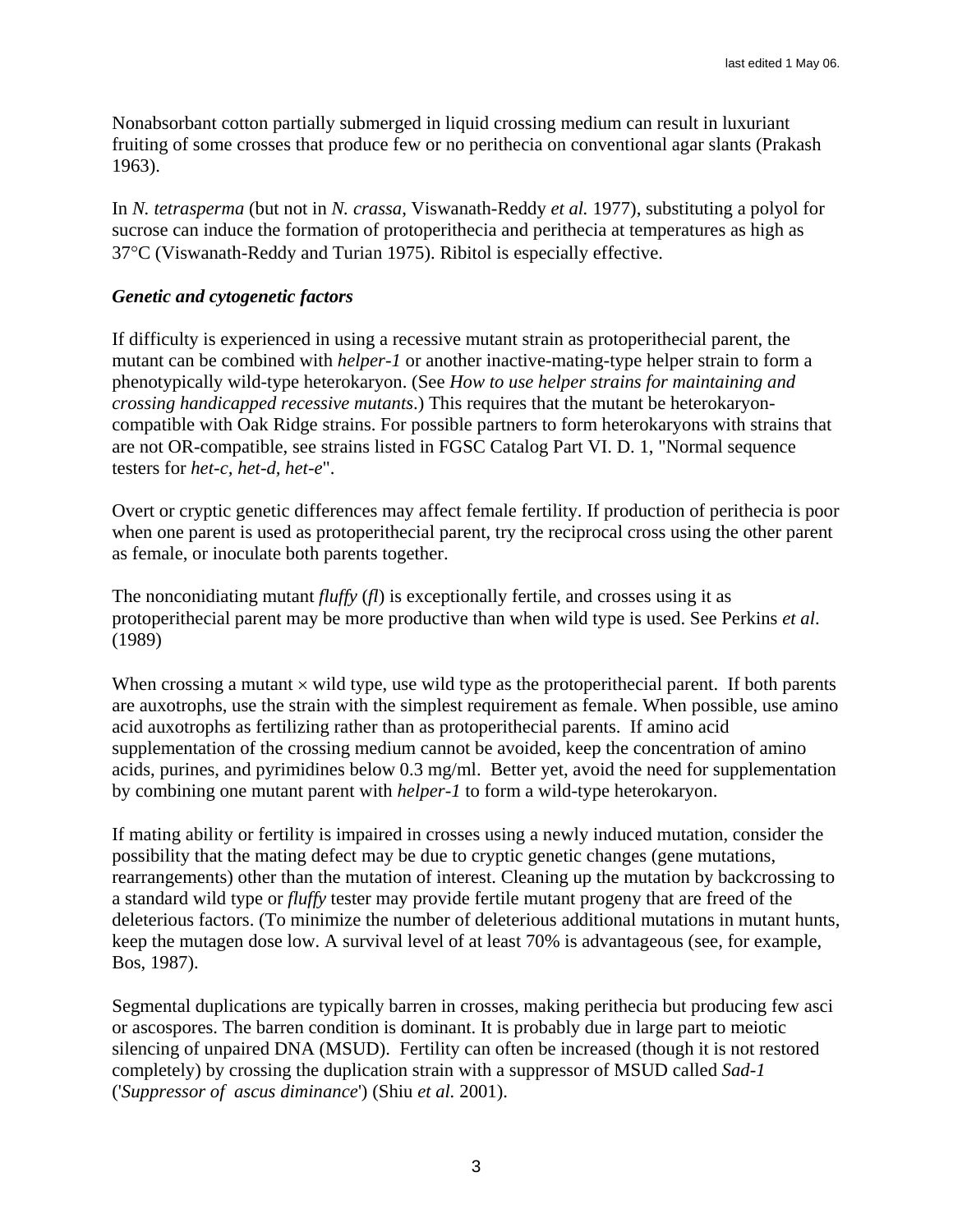Interspecific crosses between different Neurospora species are typically barren, although a few ascospores can usually be obtained in intercrosses. Once again, fertility is increased if a *Sad* suppressor is present in the cross, indicating that the fertility barrier may be due to failure of meiotic pairing (Shiu *et al.* 2001).

### **References**

Bos, C. J. 1987. Induction and isolation of mutants in fungi at low mutagen doses. Curr. Genet. 12: 471-474.

Calhoun, F., and H. B. Howe, Jr. 1972. Nutrient-dependent inhibition of perithecial development due to sequential crosses on the same mycelium of *Neurospora tetrasperma*. Planta 108: 289-302.

Catcheside, D. G., and B. Austin. 1971. Common regulation of recombination at the *amination-1* and *histidine-2* loci in *Neurospora crassa*. Austr. J. Biol. Sci. 24: 107-115.

Davis, R. H., and F. J. de Serres. 1970. Genetic and microbiological research techniques for *Neurospora crassa*. Meth. Enzymol. 17A: 79-143. (p. 131)

Fairfield, A., and B. C. Turner. 1993. Substitution of paper for sucrose can reverse apparent male sterility in Neurospora. Fungal Genet. Newslett. 40: 30-31.

Glass, N. L., R. L. Metzenberg, and N. B. Raju. 1990. Homothallic Sordariaceae from nature: The absence of strains containing only the *a* mating type sequence. Exp. Mycol. 14: 274-289.

Howe, H. B., Jr., and V. Prakash. 1969. A regulatory system controlling inhibition in the sexual cycle of Neurospora. Can. J. Genet. Cytol. 11: 689-705.

Kinsey, J. A., J. R. S. Fincham, M. A. M. Siddig, and M. Keighren. 1980. New mutational variants of Neurospora NADP-specific glutamate dehydrogenase. Genetics 95: 305-316.

Metzenberg, R. L. 1993. Do protoperithecia smell perithecia? Fungal Genet. Newslett. 40: 83.

Metzenberg, R L, and M. Sachs. 2002. Neurospora heterokaryons involving a thymidine kinase-positive "helper": Use in storing poorly viable strains or crossing strains of limited fertility. Fungal Genet. Newslett. 49: 19.

Murray, N. E. 1969. Reversal of polarized recombination of alleles in Neurospora as a function of their position. Genetics 61: 67-77.

Pandit, A., P. S. Dubey, and S. Mall. 2000. Sexual reproduction of yellow ecotype of *Neurospora intermedia* in nature. Fungal Genet. Newslett. 47 81-82.

Peleg, Y., R. Aramayo, A. B. Bleecker, and R. L. Metzenberg. 1996. A gas emitted by *Neurospora crassa*. Fungal Genet. Newslett. 43: 41-42.